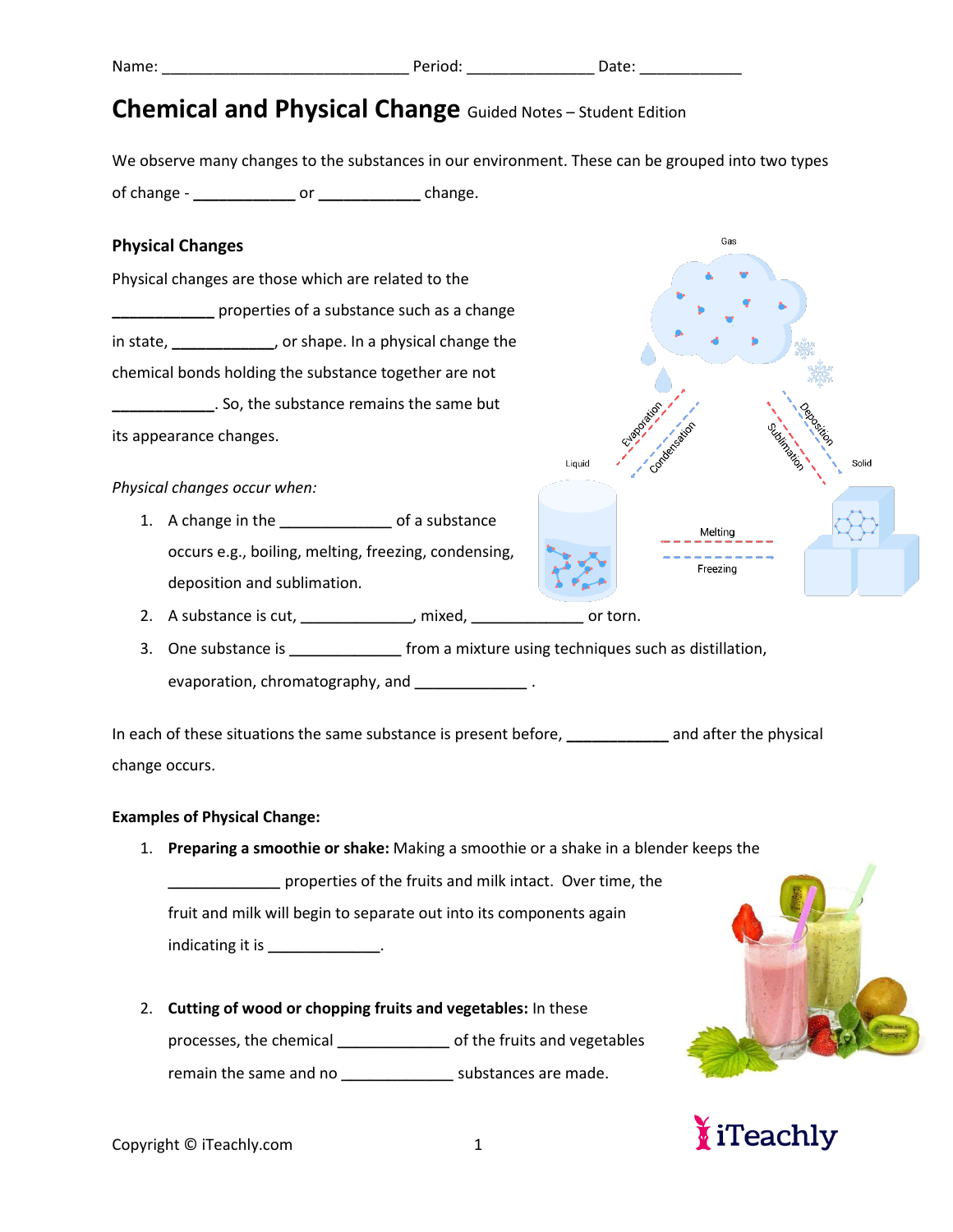3. **Boiling water (below left):** When water boils, no chemical **\_\_\_\_\_\_\_\_\_\_\_\_** are broken, so it is a physical change. Only the state of the water changes from liquid state to vapor (gas) state. This is a **\_\_\_\_\_\_\_\_\_\_\_\_** process, as **\_\_\_\_\_\_\_\_\_\_\_\_** of water vapor can lead to the formation of

**\_\_\_\_\_\_\_\_\_\_\_\_** water once more.



- 4. **Melting ice cream (above, right) :** The same **\_\_\_\_\_\_\_\_\_\_\_\_** is present before and after the ice cream melts, the only change has been its **\_\_\_\_\_\_\_\_\_\_\_\_**. The process can be reversed by **\_\_\_\_\_\_\_\_\_\_\_\_** or solidification.
- 5. **Cracking an egg:** Both the **\_\_\_\_\_\_\_\_\_\_\_\_** substances (the shell and the egg) are still the same before and after the egg has been cracked, the only change is that the shell is now in pieces.



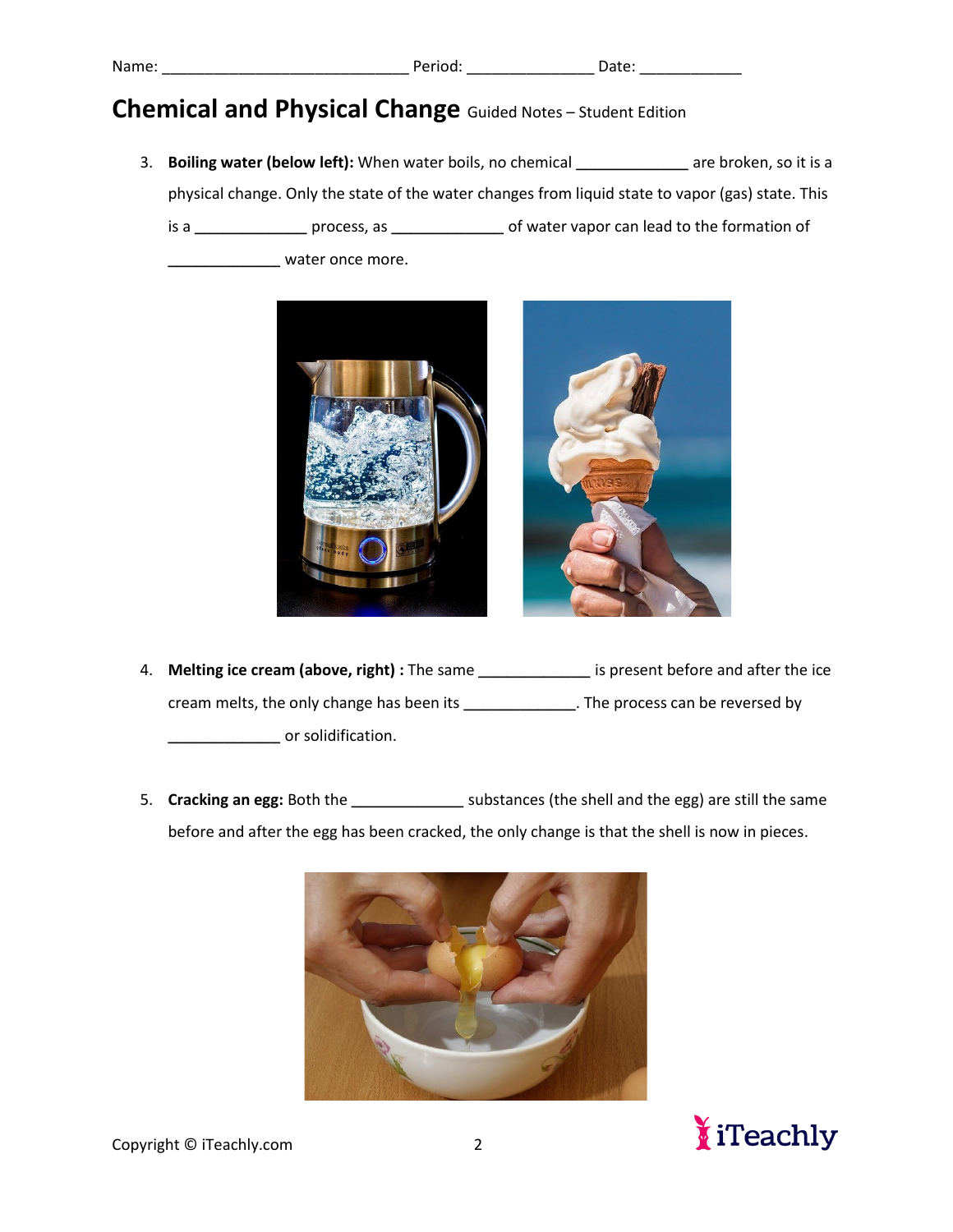| <b>Properties of Physical Change:</b>  |                             |
|----------------------------------------|-----------------------------|
| No <u>________________</u> ___________ | are broken.                 |
| 2. No 2008 are formed.                 |                             |
|                                        | of a substance are changed. |
| 4. The change can be ______________.   |                             |

### **Chemical Changes**

|             | Chemical changes are those in which a | is formed. These changes involve                                         |
|-------------|---------------------------------------|--------------------------------------------------------------------------|
| chemical    |                                       | in substances breaking and new ones forming. Another name for a chemical |
| change is a |                                       | . The ingredients of a chemical reaction are called the                  |
|             | and the new substances that are       | are called the products.                                                 |

#### **Examples of Chemical Changes:**

1. **Cooking and Baking:** When food is cooked the chemical **\_\_\_\_\_\_\_\_\_\_\_\_** in the ingredients are **\_\_\_\_\_\_\_\_\_\_** and reformed as new substances. For example, when cooking an egg, the properties of egg change and the **\_\_\_\_\_\_\_\_\_\_\_\_** egg white becomes opaque. When baking cupcakes, the ingredients before and after cooking look, smell, and **\_\_\_\_\_\_\_\_\_\_\_\_** much different than they did originally.



2. **Rotting of a substance:** When a substance like fruit, bread or cooked food goes rotten, various chemical **\_\_\_\_\_\_\_\_\_\_\_\_** are broken leading to the degradation of the substance and the

formation of new **\_\_\_\_\_\_\_\_\_\_\_\_**, some of which smell terrible! This is an **\_\_\_\_\_\_\_\_\_\_\_\_**

change.